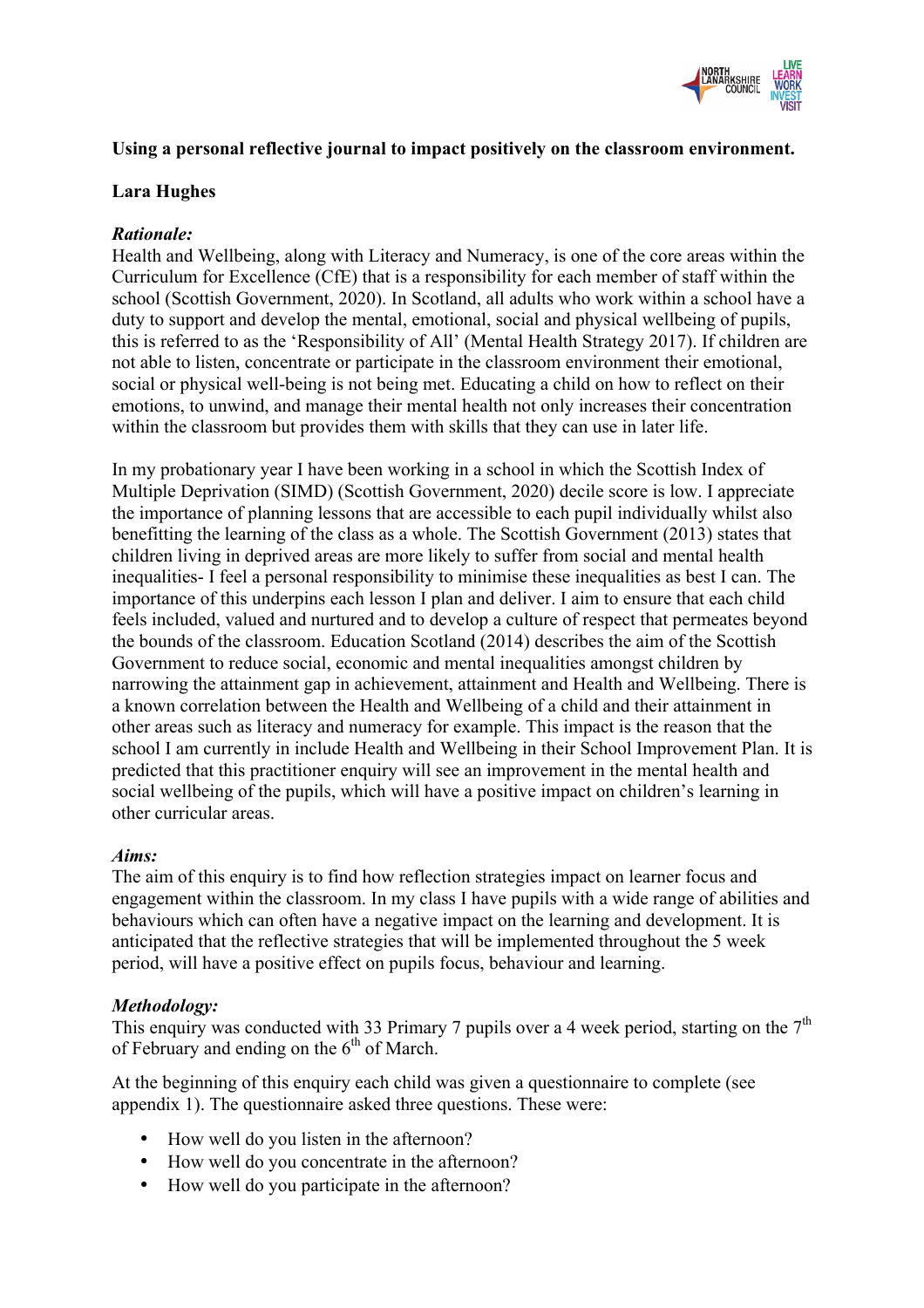

The children were asked whether they found each of the tasks impossible, found it hard, they sometimes took part in the task, they mostly took part in the task or if the always took part in the task. Each child circled the answer that related most to them for all questions.

Following the questionnaire, the children were given 5 minutes to reflect in an emotional journal. To begin the children were asked to write down their reflection although this proved too difficult as they children didn't feel they were given enough time to think about their emotions and then also write down within the 5 minutes so we changed it to 5 minutes reflection and then 5 minutes writing about their reflection. Some children still struggled to think about their emotions so I used an emotion word bank (see appendix 2) to aid these children. I saw an increase in what the children were writing about in their journal when the word bank was used.

Observations of pupil's concentration and focus were recorded visually, both before, and after implementation of reflection strategies. Through this approach I was able to ascertain if the reflection strategies had the desired and expected effects. As well as these visual observations of participant's involvement in lessons I received feedback when marking their work. This feedback was also assessed and taken into account when collating the results of the study. If I could observe a marked increase in the children's' productivity after the reflection exercises it was determined that these exercises made an impact. The children also completed a further questionnaire which gave another opportunity for feedback in order to validate and embellish the results found.

### *Findings:*

Pre relaxation:

### *Figure 1:*



As we can see from Figure 1 above, the pre reflection questionnaire showed that 46% of children found it impossible to listen in the afternoon, 21% found it really hard to listen, 15% sometimes listen, 9% mostly listen and 9% always listen prior to any reflection strategies being used.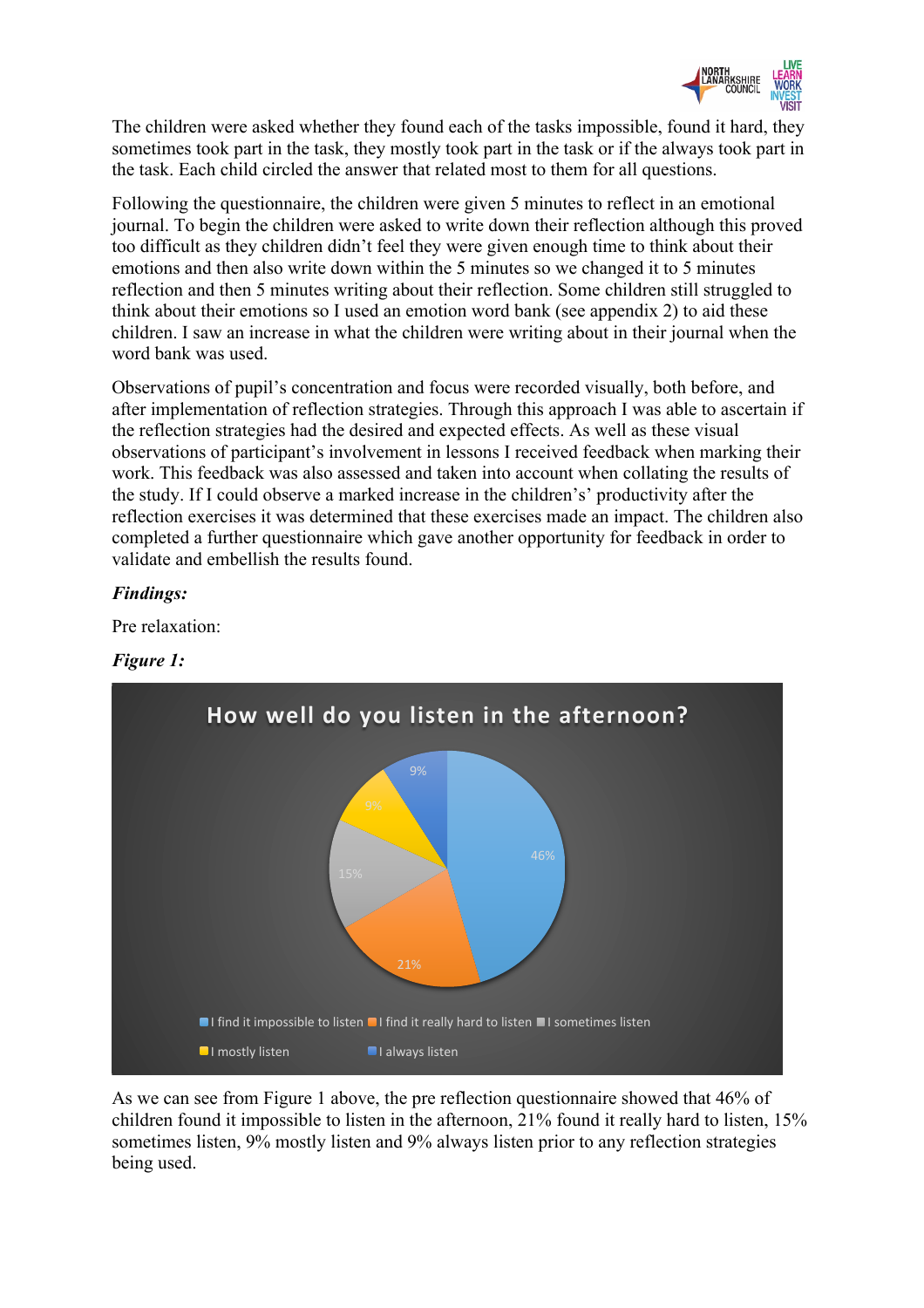





As we can see from Figure 2 above, the pre reflection questionnaire showed that 52% of children found it impossible to concentrate in the afternoon, 18% found it really hard to concentrate, 18% sometimes concentrated, 9% mostly concentrated and 3% always concentrate prior to any reflection strategies being used.





As we can see from Figure 3 above, the pre reflection questionnaire showed that 14% of children found it impossible to participate in the afternoon, 11% found it really hard to participate, 14% sometimes participate, 61% mostly participate and 14% always participate prior to any reflection strategies being used.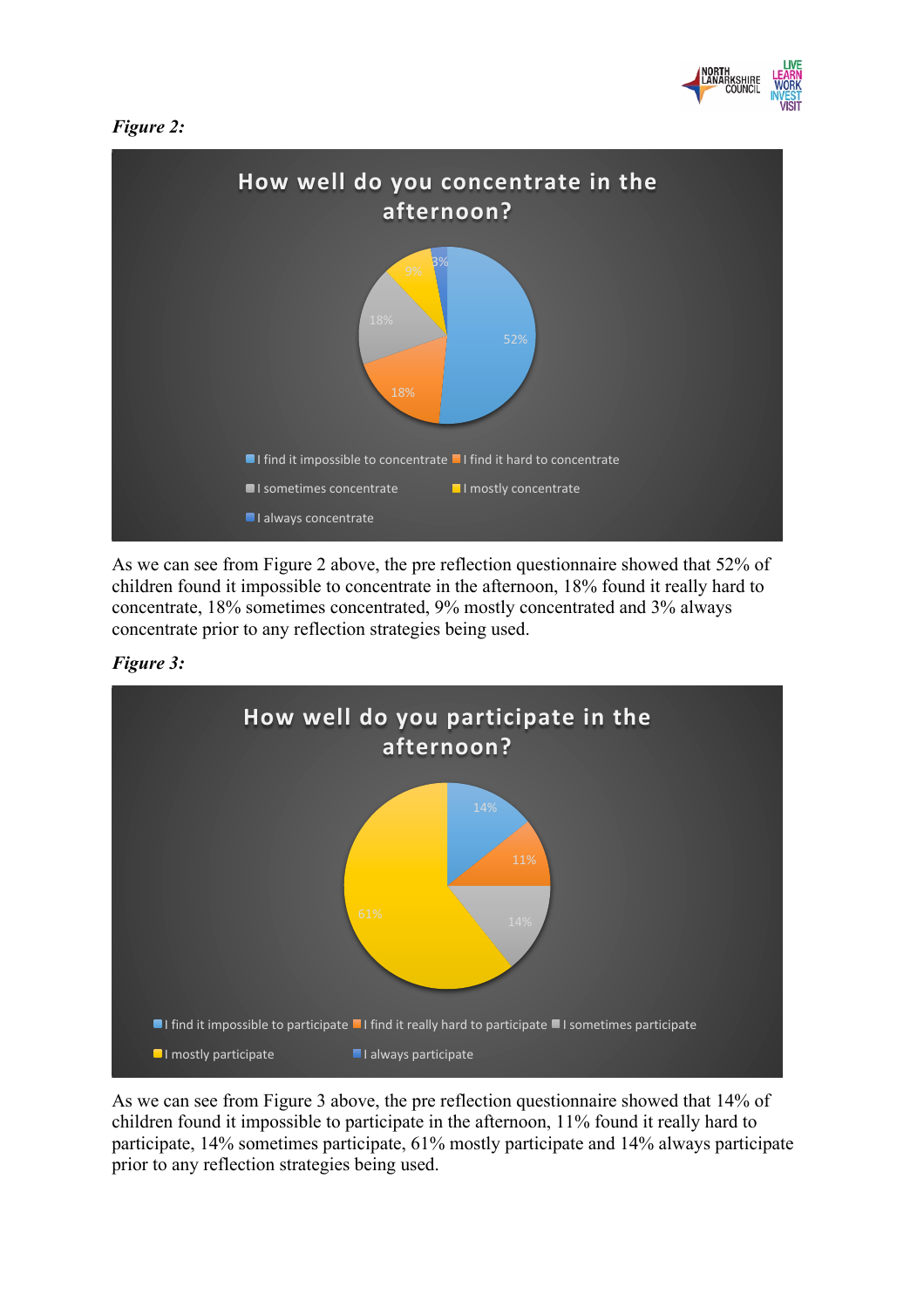

From the three figures it is clear that there is an issue with listening and concentration in the afternoon with the children in my classroom. 67% of the children in the classroom struggle with listening and 70% struggle with concentration in the afternoon. These results were completed on the pilot week (first week); therefore this result was in-line with the expectations of the enquiry.

Post Reflection:

#### *Figure 4:*



As we can see from Figure 4 above, the post reflection questionnaire showed that 6% of children found it impossible to listen in the afternoon, 9% found it really hard to listen, 20% sometimes listen, 18% mostly listen and 47% always listen prior to any reflection strategies being used.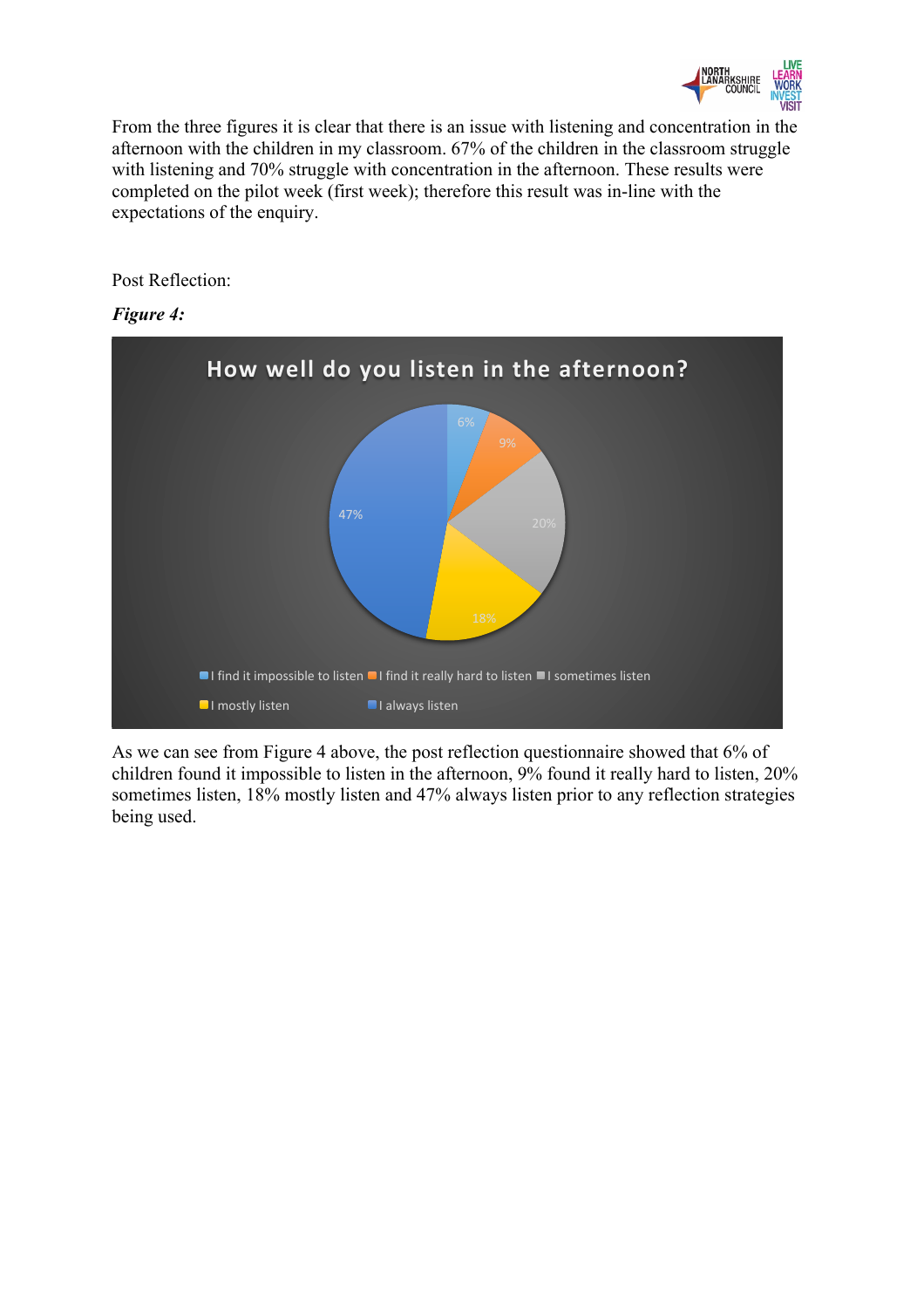





As we can see from Figure 5 above, the post reflection questionnaire showed that 6% of children found it impossible to concentrate in the afternoon, 3% found it really hard to concentrate, 18% sometimes concentrated, 9% mostly concentrated and 64% always concentrate prior to any reflection strategies being used.





As we can see from Figure 6 above, the post reflection questionnaire showed that 0% of children found it impossible to participate in the afternoon, 6% found it really hard to participate, 6% sometimes participate, 12% mostly participate and 76% always participate prior to any reflection strategies being used.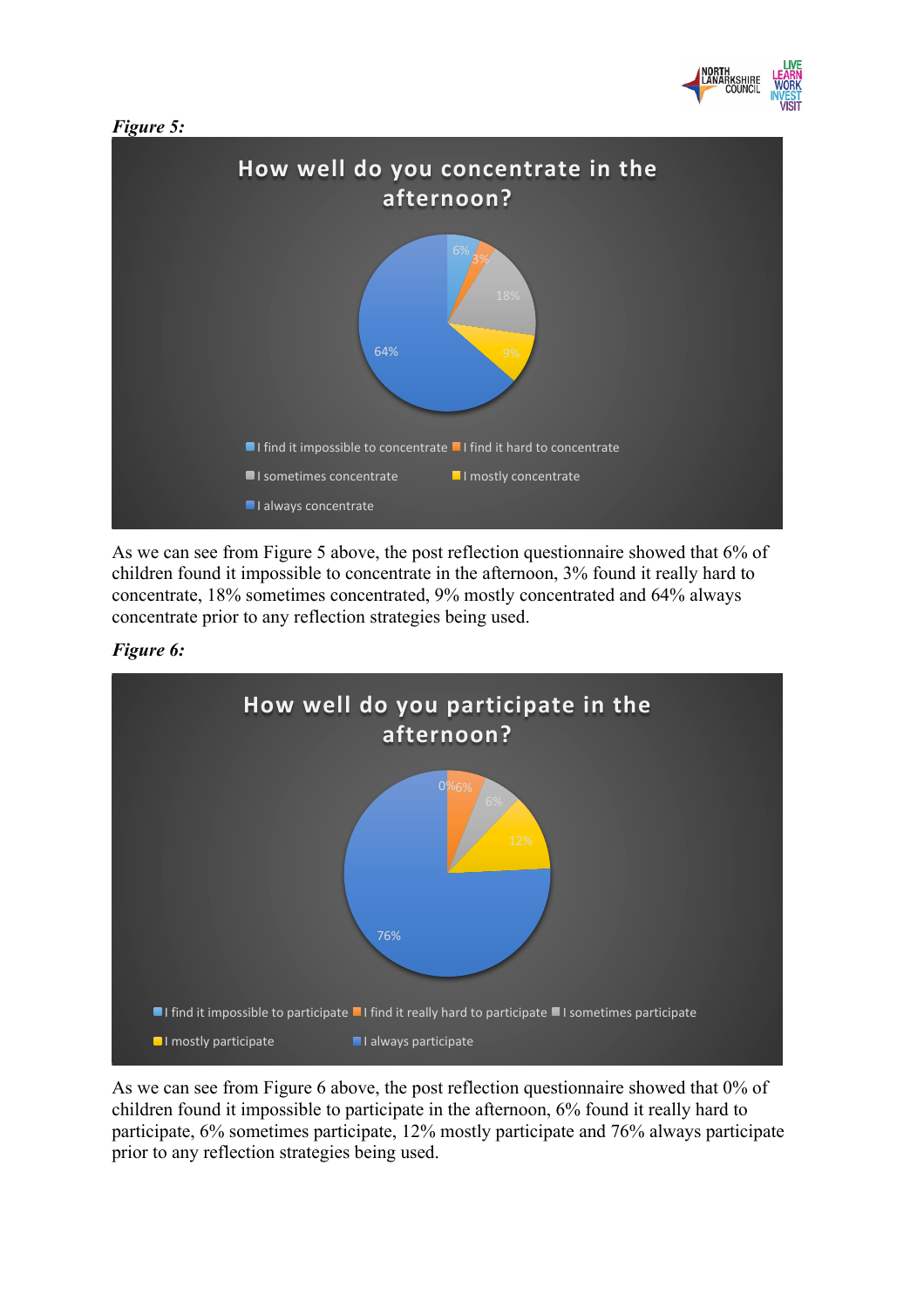

As we can see from the Post-Reflection Questionnaire results in Figure 4 and 5, 65% of the pupils within the class felt they mostly or always listened in the afternoon and 73% of the pupils felt they mostly or always concentrated in the afternoon after the five week practitioner enquiry, compared to only 18% feeling that they listened and 12% concentrating more prior to undertaking reflection techniques as shown in Figures 1 and 2. It is clear, therefore, that from the findings shown in Figures 4 and 5 that that majority of the class felt in increase in their ability to listen and concentrate after the implementation of reflection strategies, with only a small minority (15%) feeling that they could not listen and 9% feeling that they were unable to concentrate.

#### *Conclusion:*

In conclusion, it can be seen that the implementation of reflection exercises has a positive impact on the level of focus and concentration of the children in my class. The result of this improvement being that the children become more active learners, more engaged in lessons and better learners overall. By teaching reflection strategies and their importance it allowed pupils to remain focussed on their work creating an equitable working environment where children were able to fulfil their emotional and social needs resulting in a more accessible learning environment. These strategies were adopted at times when the pupils seems disengaged or lacking in focus in order to increase productivity during lessons, this usually occurred after lunchtime. Different forms of assessment were used, including, data collection from visual observation, pupil feedback, jotter marking and pupil questionnaires. Results indicate that the reflection strategies improved pupil focus and concentration in the classroom, which is expected to have the knock on effect of improving their learning.

### *Implications for Future Practice:*

Moving forward with the use of reflection strategies the children informed me that they felt the benefit of these exercises and would like them to continue. This class will continue to adopt the measures learned and used whenever it is felt that the pupils have disengaged and a boost in their concentration is needed. A study by Kuyken et al. (2013) on the effectiveness of mindfulness in schools showed that implementing a mindfulness exercise once a week can enhance the health and wellbeing of the pupils. As I have found the techniques involved in this enquiry to be beneficial to the learning environment as well as the health and wellbeing of my class I will continue to implement them on a weekly basis.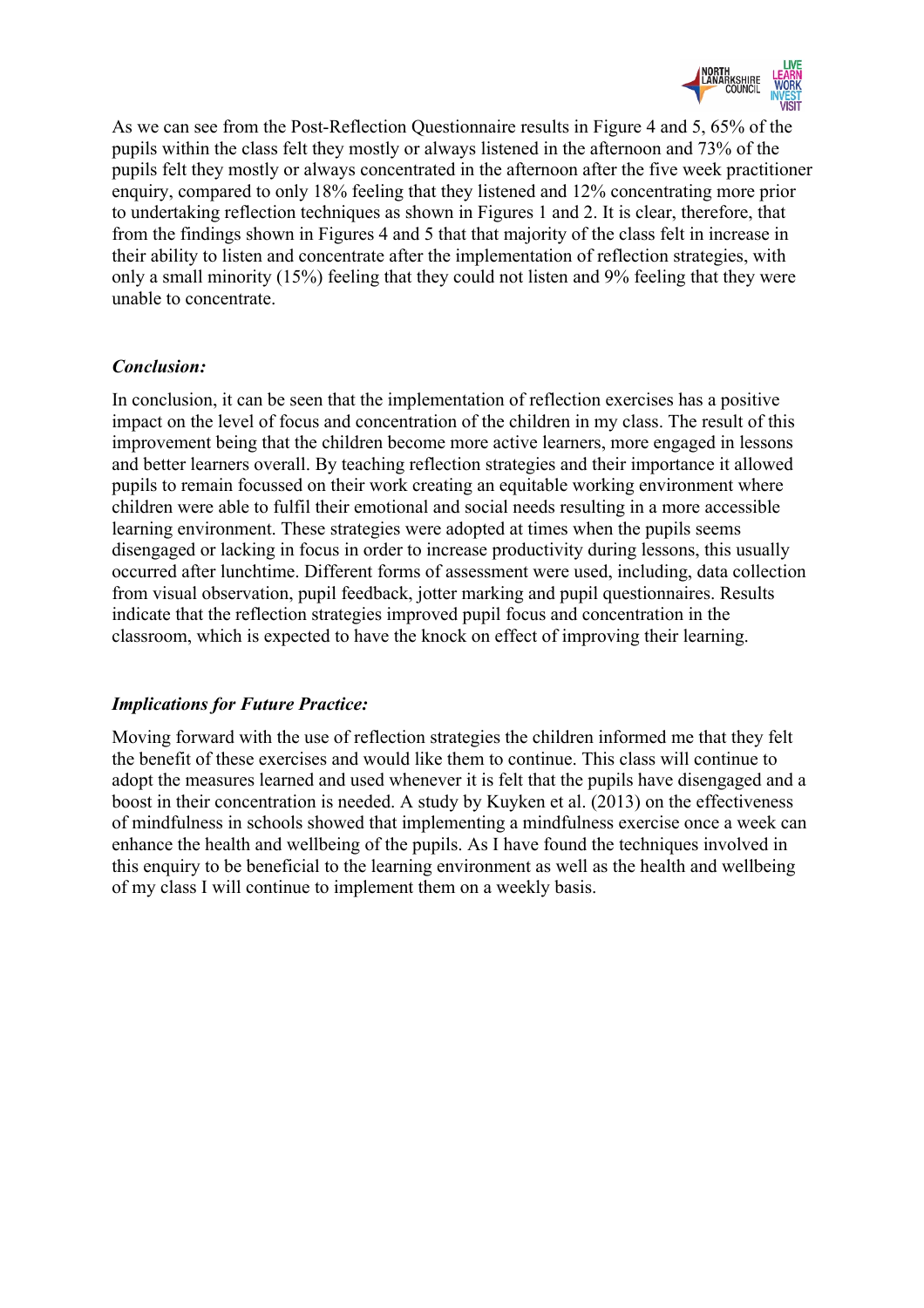

*Appendix: Appendix 1* 

### P7 Questionnaire **Week 1**

### Please circle your answer.

## 1. How well do you listen in the afternoon?

I find it impossible to listen in the afternoon

I find it really hard to listen in the afternoon



I mostly listen in the afternoon I always listen in the afternoon

# 2. How well do you concentrate in the afternoon?

I find it impossible to concentrate in the afternoon

I find it really hard to concentrate in the afternoon

I sometimes concentrate in the afternoon

I mostly concentrate in the afternoon

I always concentrate in the afternoon

# 3. How well do you participate in the afternoon

| I find it<br>impossible<br>to<br>participate<br>in the<br>afternoon | I find it<br>really hard<br>to<br>participate<br>in the<br>afternoon | I sometimes<br>participate<br>in the<br>afternoon | mostly<br>participate<br>in the<br>afternoon | always<br>participate<br>in the<br>afternoon |
|---------------------------------------------------------------------|----------------------------------------------------------------------|---------------------------------------------------|----------------------------------------------|----------------------------------------------|
|---------------------------------------------------------------------|----------------------------------------------------------------------|---------------------------------------------------|----------------------------------------------|----------------------------------------------|